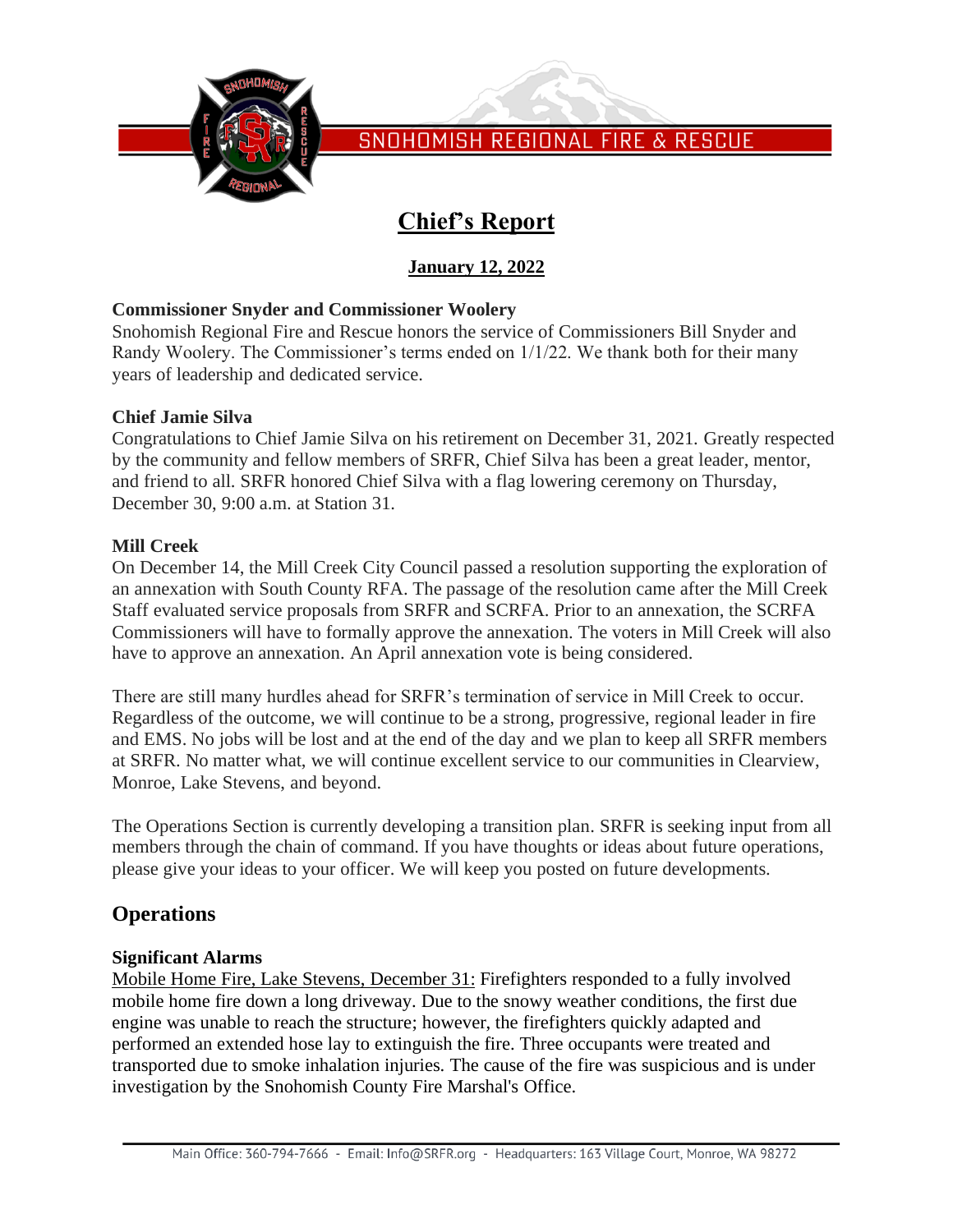

Apartment Fire, Lake Stevens, December 30: Firefighters arrived at an apartment building to find a fire on the second floor. Firefighters quickly extinguished the fire and confined it to the apartment of origin. One occupant was treated for smoke inhalation injuries, but the patient's injuries were minor and no transport was needed. Due to weather conditions, The Red Cross was not available, so the firefighters gave the occupants money for lodging from the Fire 7 Foundation. The Fire 7 Foundation is a  $501(c)(3)$  non-profit organization established by SRFR firefighters. The mission of the Foundation is to support the community and fire service family during times of need through financial, education and emotional means. For more information about the Fire 7 Foundation go here: [Fire 7 Foundation](https://fire7.org/)

House Fire, Granite Falls, January 6, 2022: Firefighters responded to a defensive fire with Granite Falls on January 6<sup>th</sup>. It was a fully involved, two-story house and crews were operating in a defensive strategy. Battalion 81 assisted with incident command and firefighters quickly controlled the fire. Due to the heavy fire load in the house, firefighters remained outside the home in a defensive firefighting strategy and part of the house eventually collapsed. No injuries to civilians or responders occurred.

# **Fire Suppression / Special Operations**

The new Deputy Chief of Operations, Colby Titland started on January 3<sup>rd</sup>. He has been focused on meeting with the Battalion Chiefs, and Team Coordinators for the Special Operations Teams (HazMat, Technical Rescue and Water Rescue). Meetings have included seeking input regarding future operational deployment models. As noted above, please give your thoughts and ideas to your officer.

The Operations Division will be working on goals for 2022 based on the Strategic Plan.

## **Training & Safety**

Probationary & Recruit Firefighters

- Class 21-01 of Probationary Firefighters completed all requirements of Probation and will be promoted to Firefighter I on January 19<sup>th</sup>.
- Class 21-02 of Recruit Firefighters were assigned to shift as Probationary Firefighters on January 1<sup>st</sup>.
- Class 22-01 of Recruit Firefighters began their Pre-Academy on January  $3<sup>rd</sup>$  and will be assigned to the SCFTA on February 14<sup>th</sup>.

## L&I FIIRE Program

SRFR is actively participating in the L&I FIIRE Firefighter Illness & Injury Reduction program. This program focuses on prevention and total wellness for employees. L&I will present in-person training for the Safety Committee later this month.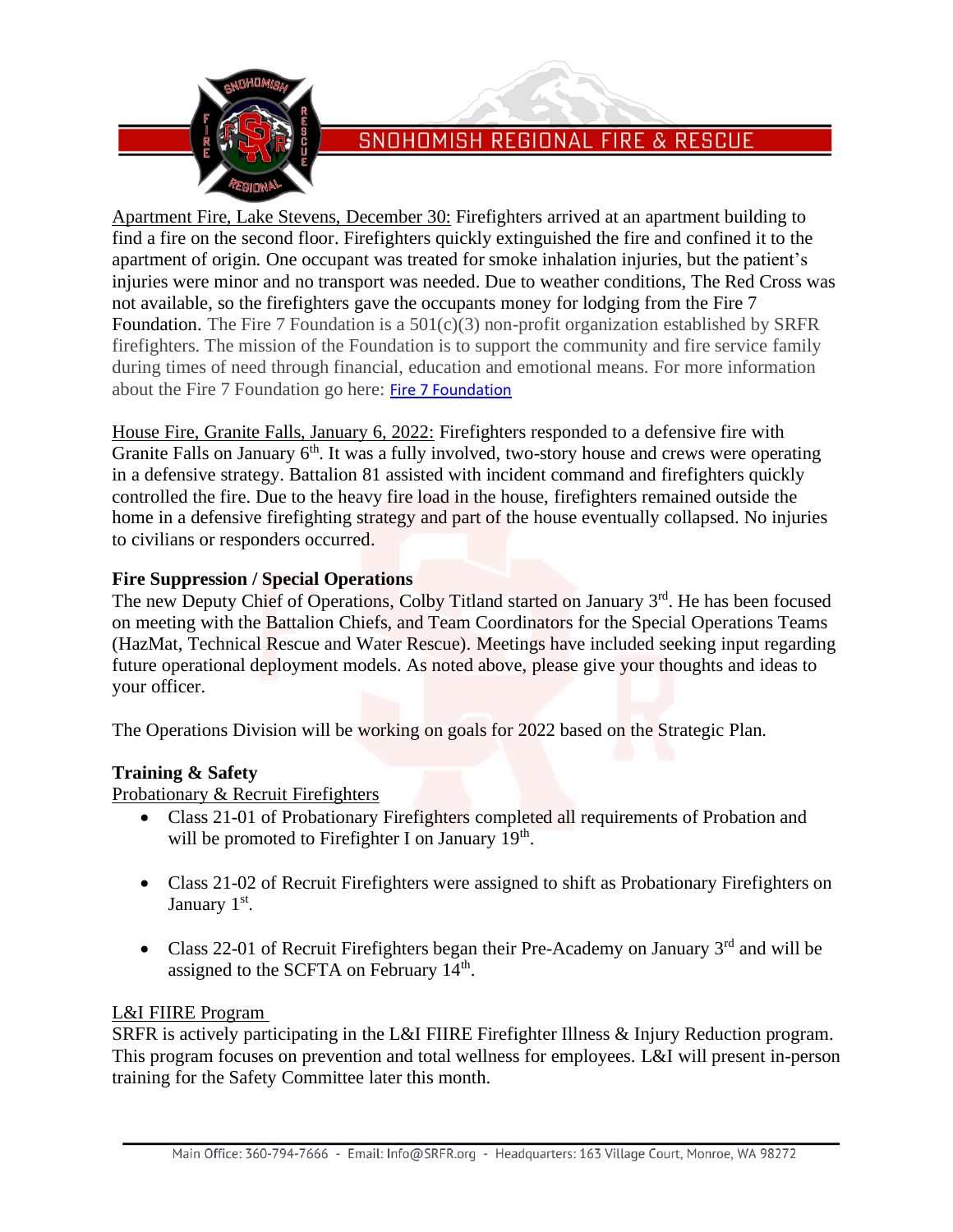

# COVID Playbook & Return to Work

The team has evaluated and updated the COVID Playbook & the COVID Return to Work Guidelines for SRFR. Considerations included recommendations from the CDC, updates from Force Protection, and the needs of the organization.

# **Planning**

# **Office of the Fire Marshal**

We are beginning plans to recruit two new fire inspectors. The new team members will be assigned to complete annual fire and life safety inspections.

## **Community Relations**

Our Program Specialist Laana Larson has been voted in for an additional two years as Board Secretary for the Lake Stevens Chamber of Commerce. Our dedicated involvement with the Lake Stevens Chamber of Commerce is a great way to connect with our Lake Stevens community and strengthen partnerships. It also provides a platform for us to communicate our SRFR messages and gain a better understanding of the local business perspective. Thank you Laana!

We participated in the end of year Lake Stevens Aquafest Board Meeting and Michele Hampton has been elected as Board President. The Board voted unanimously to move forward with hosting the Aquafest Festival for 2022. The festival dates have been set for July 29-31, 2022. Fingers crossed that SRFR is able to host our world famous Aquafest Pancake Breakfasts!

We are in the process of interviewing numerous well-qualified candidates for the Public Information and Education Officer. We hope to have a job offer made by mid-February.

## **Office of the Fire Marshal**

We are beginning plans to recruit two new fire inspectors. The new team members will be assigned to complete annual fire and life safety inspections. We hope to have them on board by the third quarter of 2022 with the approval of budget reinfusion.

## **Strategic Analysis**

We are working with First Watch to align our new Standard of Cover with program capabilities. Target completion is the third quarter of 2022.

# **Administration**

## **Finance**

Fire inspection payments have been set up to accept credit cards as payments beginning in 2022. This greatly improves customer services for the public.